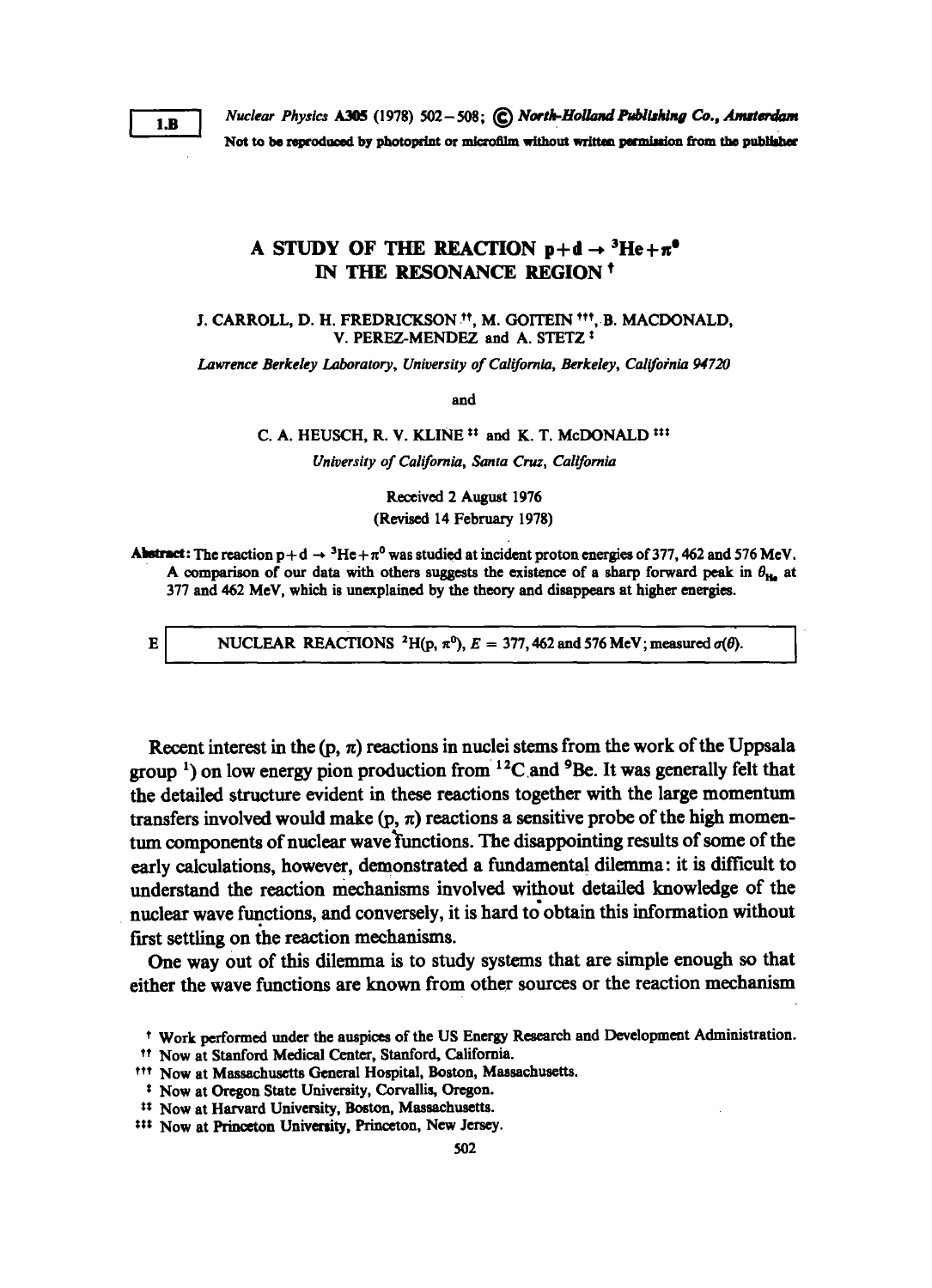can be readily inferred. The simplest non-trivial reaction of this sort is pion production from deuterium leading to either  ${}^{3}$ He or  ${}^{3}$ H in the final state. The reaction  $p+d \rightarrow {}^{3}H+\pi^{+}$  was investigated in the work of Dollhopf *et al.* <sup>2</sup>) as well as in several older experiments  $3-9$ . We report here the results of  $\pi^{\circ}$  production, in the reaction  $p+d \rightarrow {}^{3}He+\pi^{o}$ , as part of a comprehensive study of radiative final states in 3He formation from proton-deuteron interactions at incident proton .energies of of 377, 462 and 576 MeV  $\lceil$  ref.  $\binom{10}{1}$ .

The experiment was performed at the 4.6 m cyclotron of the Lawrence Berkeley Laboratory. A complete description of the experimental apparatus is given in ref.  $^{10}$ ; here we restrict ourselves to a brief description. The <sup>740</sup> MeV external proton beam was degraded to the desired energy and refocused to obtain a secondary beam of  $2 \times 10^8$  protons/sec at the target, with a momentum spread ( $\sigma$ ) of 0.5 %. The beam intensity was measured with ionization chambers, which were calibrated by direct proton counting. The beam energy was detenmiried by degrading the protons and measuring the range corresponding to the Bragg peak as detected in an ionization chamber. A <sup>1</sup> .3 cm thick, gas ballasted, liquid deuterium target was used . The product of effective target thickness and beam intensity was monitored by measuring the proton-deuteron elastic scattering rate with two scintillation counter range telescopes in coincidence.

The momentum of the <sup>3</sup>He particle was measured by a spectrometer consisting of two magnetostrictive wire spark chambers for trajectory definition and â large plastic scintillator, which was used as a total absorption counter. The construction and calibration of this detector are described in ref. <sup>11</sup>). A thin energy-loss scintillator situated before this counter aided in rejecting singly charged particles. One of the decay photons from the  $\pi^{\circ}$  was detected in a photon spectrometer, consisting of a scintillation counter to veto charged particles, a two radiation lengths thick slab of lead glass which served as an "active converter" for the photon, a scintillation counter to detect the conversion electrons, an array of magnetrostrictive wire spark chambers to define their trajectories, and a thick (8 radiation lengths) lead glass block to measure the energy of the electron shower .

An event was defined by requiring a trigger from the energy-loss counter, a stopped particle in the thick scintillator with a pulse height in a prescribed interval, and a. conversion in the photon spectrometer. A conversion was defined as a signal in the second scintillator. The photon energy as measured in the lead glass was not used either in the trigger or in the subsequent analysis. The photon conversion efficiency was calibrated as a function of energy in a separate experiment at the California Institute of Technology electron synchrotron.

A  $\chi^2$  minimization procedure was used to fit the events to the p+d  $\rightarrow$  <sup>3</sup>He+ $\pi^{\circ}$ hypothesis, and a Monte Carlo program was used to calculate the geometric aceeptance. The only non-negligible background reaction is  $p+d \rightarrow {}^{3}He + \gamma$ , which is kinematically very similar but a factor of 20 lower in cross section. The data were corrected for this background as well as for accidental triggers and break-up of the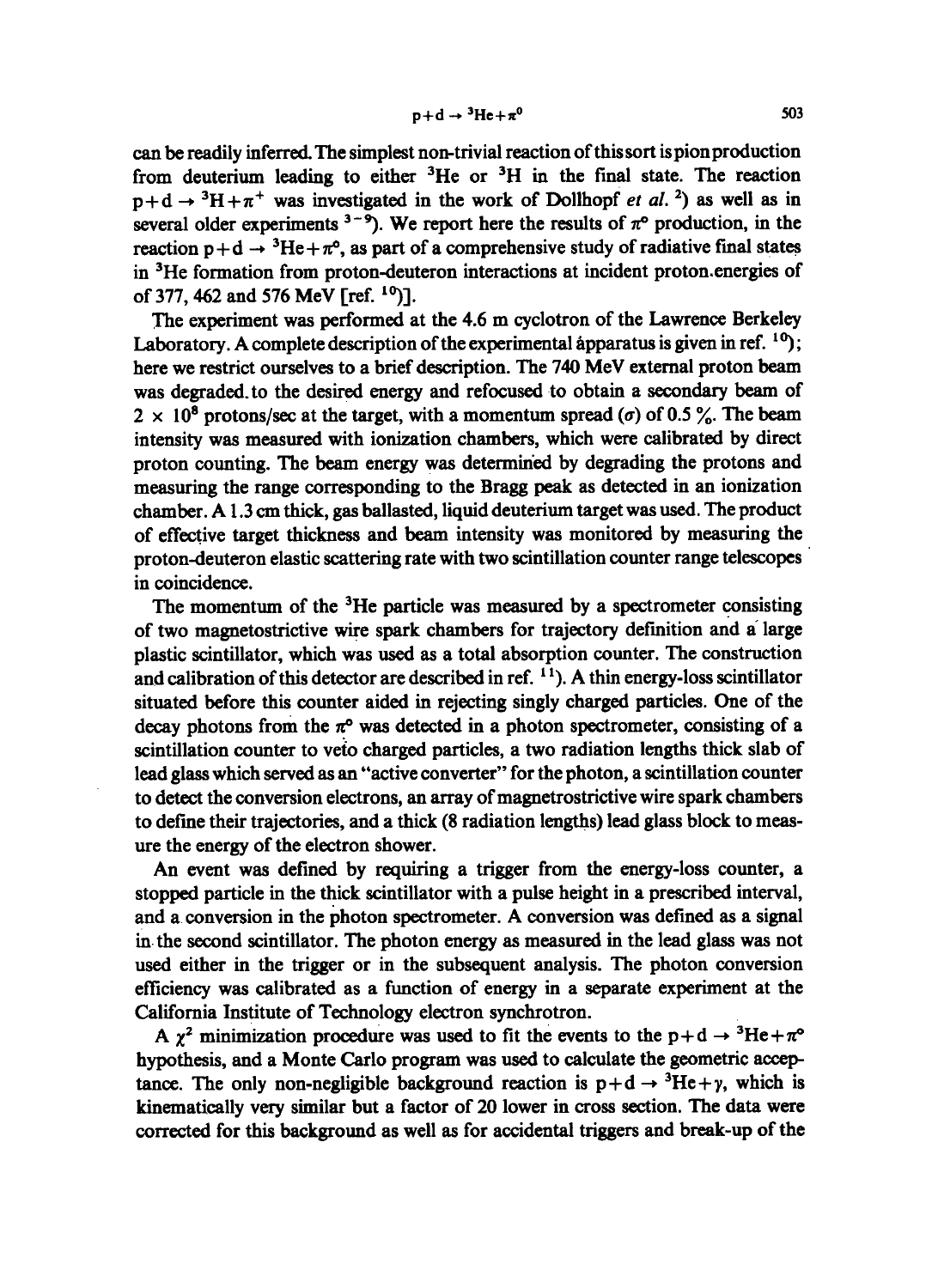## <sup>504</sup> J. CARROLL et al.

|--|--|

| Incident proton kinetic energy | Pion $\langle \theta^* \rangle_{\pi^0}$ (bin width $\approx 10^{\circ}$ ) | Cross section $(10^{-32} \text{ cm}^2/\text{sr})$ |
|--------------------------------|---------------------------------------------------------------------------|---------------------------------------------------|
| 377 MeV                        | 124.5                                                                     | $51.9 \pm 6.5$                                    |
|                                | 115.0                                                                     | $41.4 + 4.3$                                      |
|                                | 117.8                                                                     | $46.8 \pm 3.6$                                    |
|                                | 107.0                                                                     | $41.8 + 2.8$                                      |
|                                | 96.4                                                                      | $37.6 \pm 2.6$                                    |
|                                | 85.4                                                                      | $30.6 \pm 2.2$                                    |
| 462 MeV                        | 123.5                                                                     | $33.2 \pm 2.3$                                    |
|                                | 112.4                                                                     | $28.9 + 2.2$                                      |
|                                | 101.3                                                                     | $30.9 \pm 2.6$                                    |
|                                | 109.1                                                                     | $33.3 \pm 2.0$                                    |
|                                | 99.6                                                                      | $31.4 \pm 1.9$                                    |
|                                | 90.0                                                                      | $27.8 + 1.7$                                      |
|                                | 80.5                                                                      | $29.8 \pm 1.8$                                    |
|                                | 70.9                                                                      | $27.9 + 2.0$                                      |
|                                | 74.6                                                                      | $35.7 \pm 3.9$                                    |
|                                | 66.9                                                                      | $43.4 + 4.0$                                      |
|                                | 57.4                                                                      | $94.4 \pm 6.5$                                    |
|                                | 102.5                                                                     | $34.6 \pm 7.0$                                    |
| 576 MeV                        | 114.8                                                                     | $24.0 \pm 2.5$                                    |
|                                | 105.3                                                                     | $24.1 \pm 2.5$                                    |

Differential cross sections measured in this experiment



Fig. 1a. Center-of-mass differential cross section for  $p+d \rightarrow {}^{3}He+\pi^{0}$  at  $T_{p} = 377$  MeV. The other data points are Franck *et al.* at 340 MeV and Chapman *et al.*, at 325 MeV.  $\theta_{\pi}^o$  is the c.m. angle between pion and . **proton.**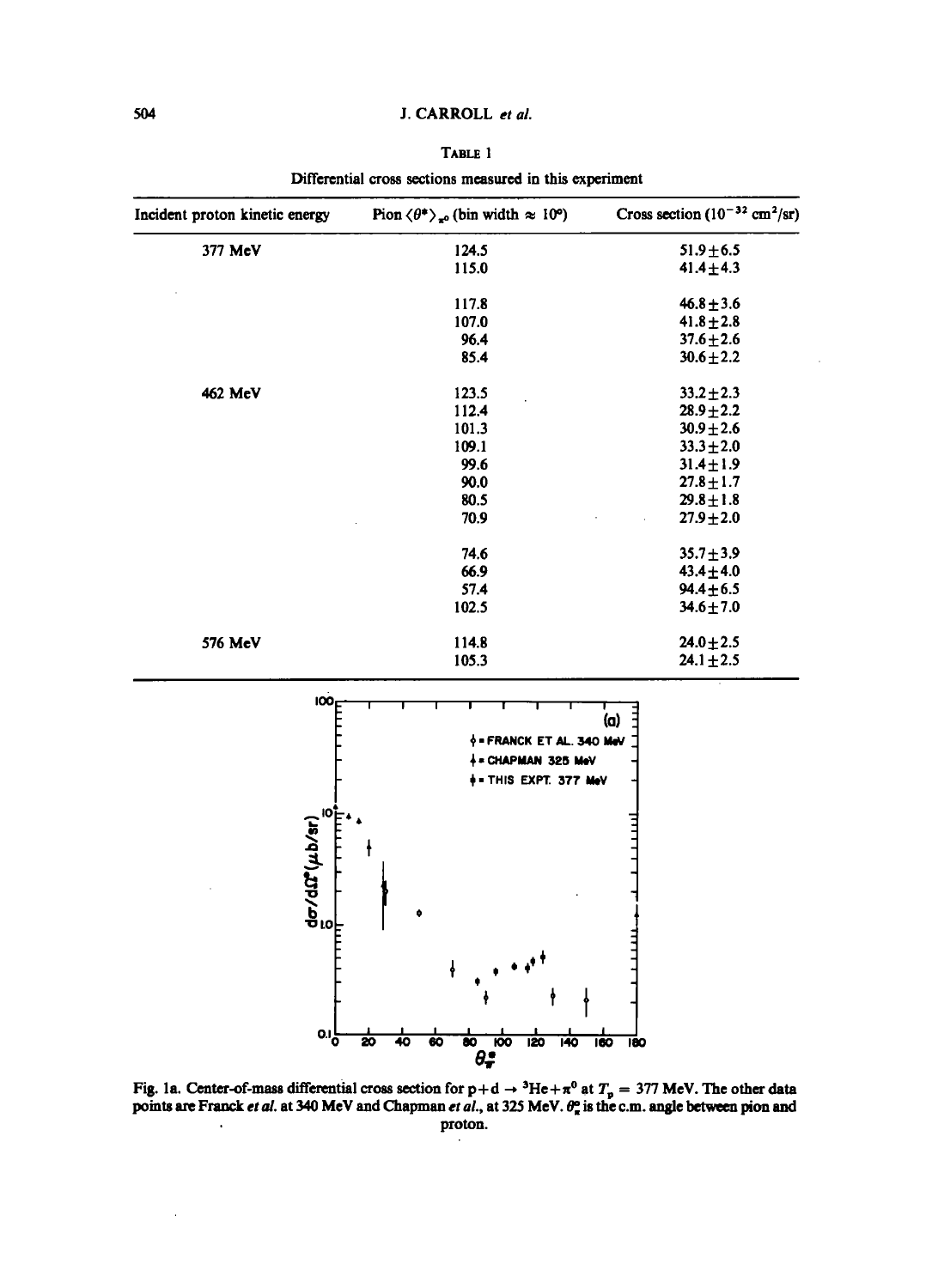

Fig. 1b. Same as fig. 1a for  $T_p = 462$  MeV. The data of Dollhopf et al. is multiplied by  $\frac{1}{2}$  as required by isospin.



Fig. 1c. Same as fig. 1a for  $T_p = 576$  MeV. Also included is the data of Gabathuler et al. (600 MeV), Harting et al. (591 MeV), Dollhopf et al. (590 MeV), and Booth (562 MeV).

<sup>3</sup>He particle. These corrections were typically less than  $5\%$ . The empty target contribution to the cross section was measured to be negligible.

The results of this experiment are given in table 1, and displayed in figs . <sup>1</sup> and 2. In addition to the quoted statistical error, there is an additional, overall systematic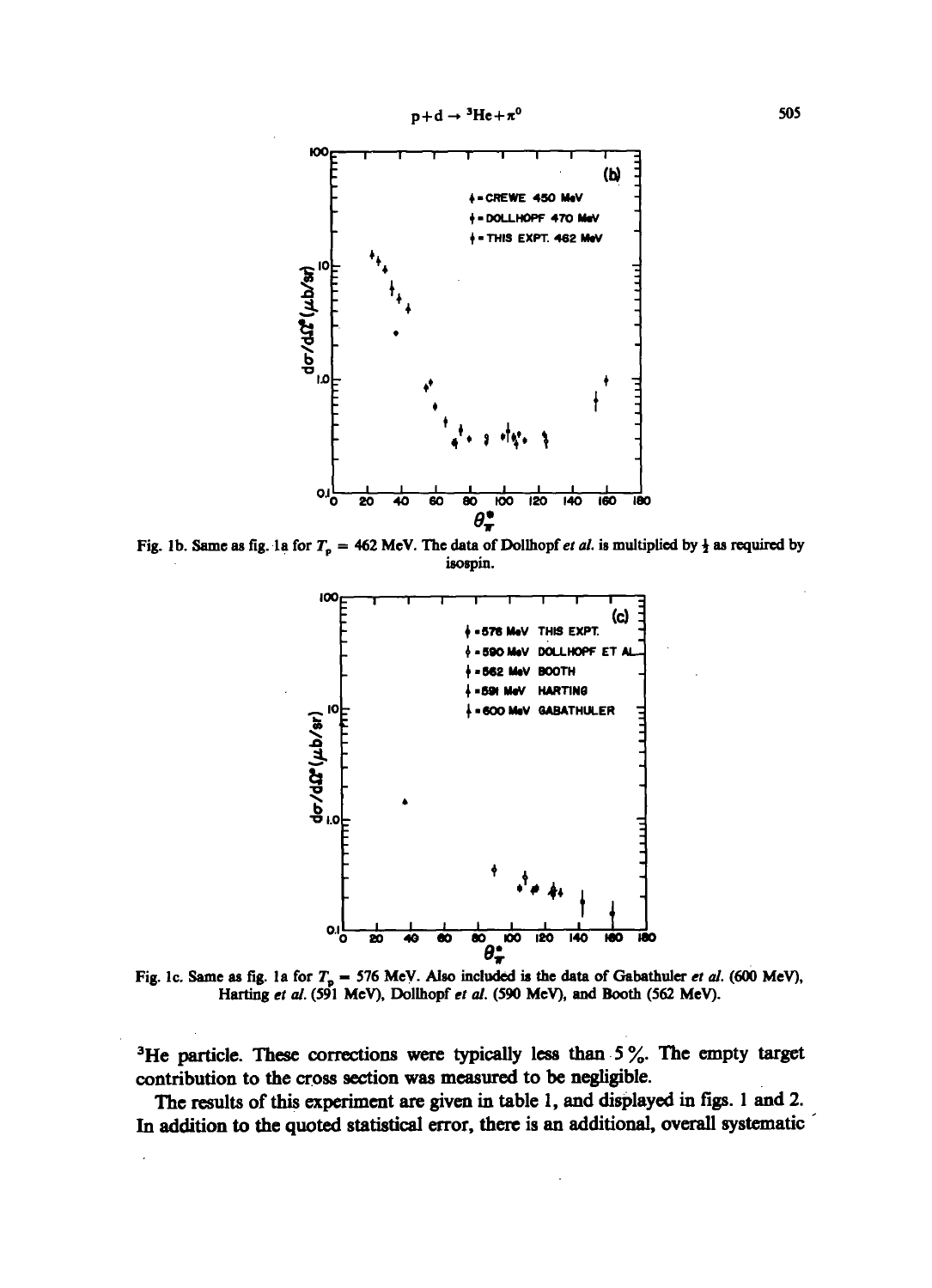

Fig. 2. Excitation functions at several angles. The 750 MeV points are from Banaigs et al. and Booth.

error of  $(+7, -2)$ % due to uncertainties in target thickness and absolute beam normalization. Widths of angular bins are typically 10°. Subgroups as indicated within the 377 and 462 MeV data refer to different kinematic settings, with the last 462 MeV subgroup representing data in which both photons from the  $\pi^{\circ}$  were detected in coincidence. There is good internal consistency between the data from different kinematic settings, and between the ono- and two-photon data.

The 377 MeV data are shown in fig. 1a, together with the results of several older experiments. The angular dependence of the cross section measured here at 377 and 462 MeV shows, between  $\theta = 80^{\circ}$  and 120°, a fairly flat behavior. This is in contrast to smaller angle data from several older experiments shown for comparison in fig. <sup>1</sup> . The cross sections of Frank et al. (as well as those of Dollhopf et al. in fig. 1b) were derived from the reaction  $p+d \rightarrow {}^{3}H+\pi {}^{+}$  by multiplying by  $\frac{1}{2}$  as required by isospin. The three experiments in fig. la taken together suggest not only the expected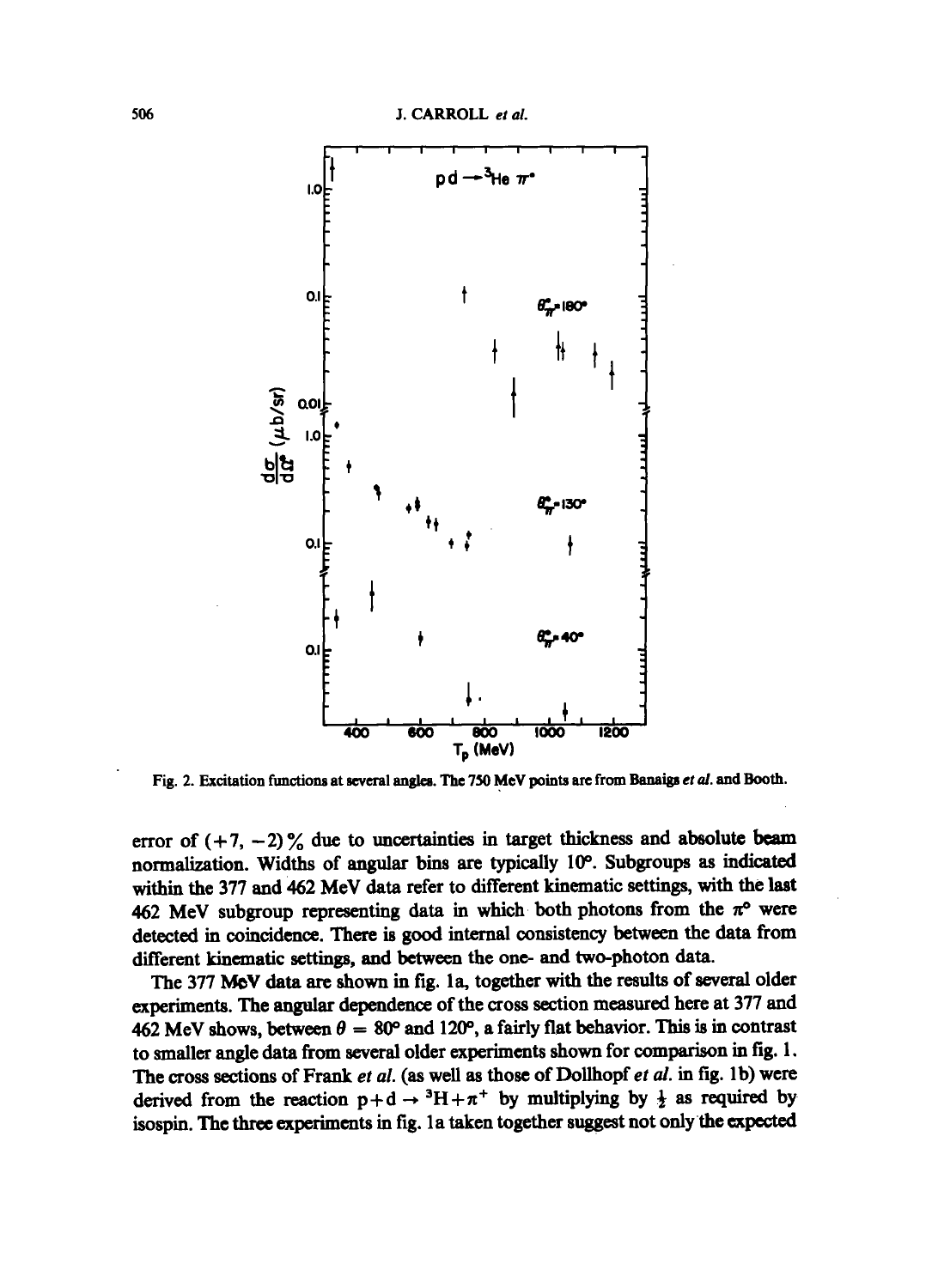backward peak, but also a peak at backward pion angles . This backward peak also appears at 470 MeV in the data of Dollhopf *et al.*, as shown in fig. 1b. The existence of a possibly sharp peak in this angular region is so far unexplained. A possible mechanism based on one-pion exchange has been considered by Barry <sup>12</sup>) and by Bhasin and Duck  $13$ ), but they obtain a broad enhancement rather than the sharp peak which is observed. Fearing  $<sup>14</sup>$ ) has studied the effect of D-state components in</sup> the deuteron wave function, but again the effects are small and show no sharp structure. By <sup>590</sup> MeV the peak has totally disappeared, as shown in fig. lc.

Although most of the calculations done so far on  $(p, \pi)$  reactions involve assumptions that limit their validity to threshold production, there have been some attempts to apply the impulse approximation model of Ruderman <sup>15</sup>) to  $p+d \rightarrow t+\pi^{+}$  in the nucleon resonance region. The results of these earlier calculations are summarized in ref. 2. In its simplest form, the approach seems to give qualitatively correct results both for normalization and angular distributions. More recent calculations by Locher and Weber  $16$ ) and Fearing  $17$ ), which include corrections for spin, rescattering (distortion) and exchange diagrams, reproduce the experimental cross sections quantitatively with the exception of the backward peak.

Since the data taken in this experiment span the energy of the  $\Lambda(1232)$  resonance, it is of interest to display them as excitation functions. The energy at which the resonance peak occurs depends upon the diagrams that contribute to the reaction, and on distortion effects that tend to shift the peak toward lower energies. Estimates of the resonance position vary from 450 to 600 MeV. Unfortunately, uncertainties in the relative normalization of the different experiments have so far made the comparison inconclusive . Fig. 2 shows excitation functions for several angles including data compiled from refs.  $2-9$ ). (Some points on these curves were obtained by interpolation and were consequently assigned generous error bars .) There is no sign of an enhancement; all the curves fall off smoothly with increasing energy. This behavior is surprising at first sight since the experimental data on the reaction  $p+p \rightarrow d+\pi^{+}$ , which was used as input for most of the calculations of  $p+d \rightarrow {}^{3}He+\pi^{0}$ , show a pronounced peak near 450 MeV. An explanation of this phenomenon has been provided by Fearing  $18$ ) in a recent article: since the distortion effects in the exit (pion) channel are predominantly absorptive, the  $\Delta(1236)$  tends to reabsorb the pion and surpress the reaction in this energy range. Residual effects of this resonance would appear as a small enhancement at energies much below those measured in this experiment followed by a gradual fall off with energy above 360 MeV. If this is so, it may be difficult to extract any further information in this energy region either about the detailed reaction mechanism or the nuclear wave functions, since the cross sections are dominated by relatively trivial absorption effects.